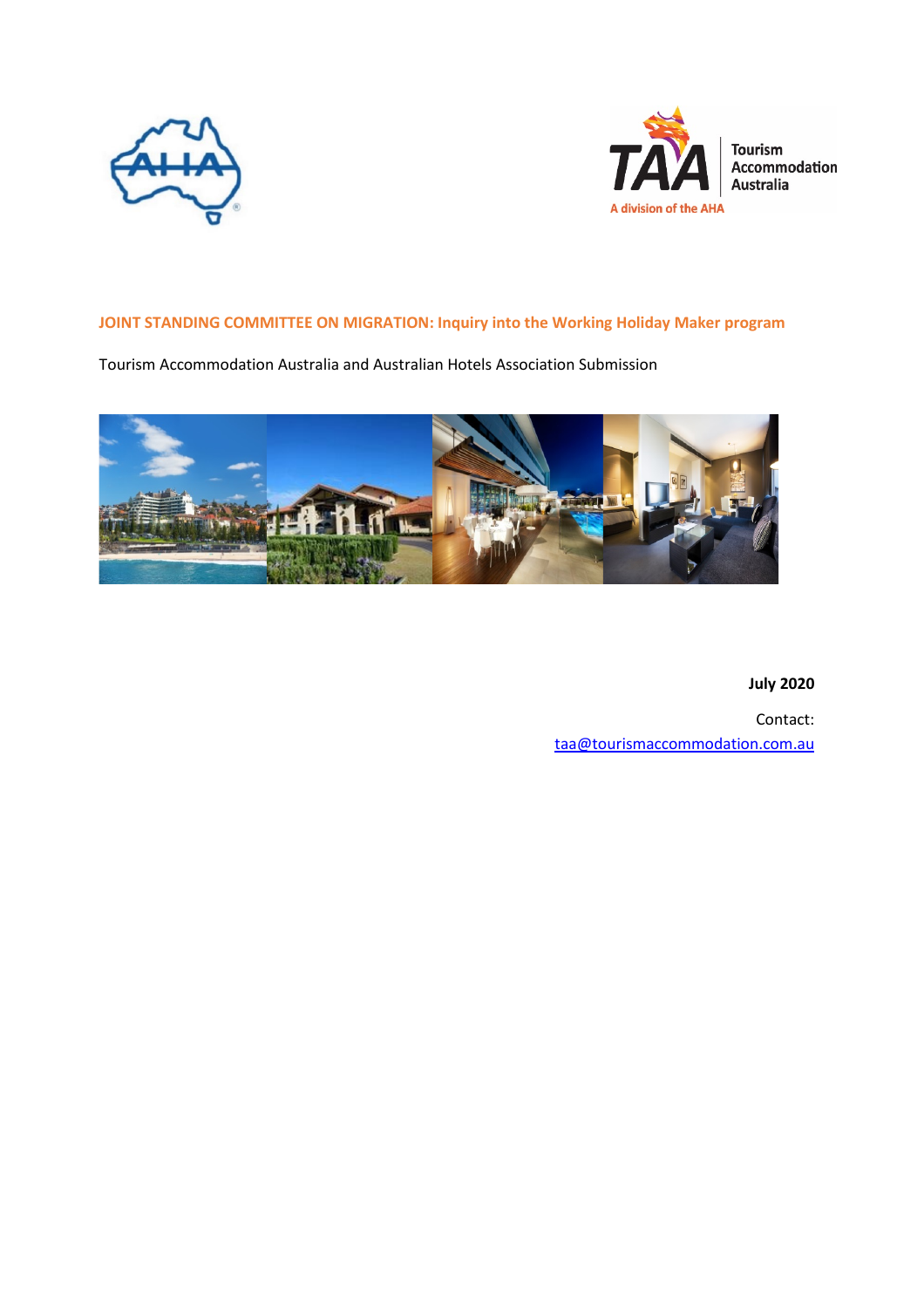| Australian Hotels Association (AHA) & Tourism Accommodation Australia (TAA) 5 |  |
|-------------------------------------------------------------------------------|--|
|                                                                               |  |
|                                                                               |  |
|                                                                               |  |
|                                                                               |  |
|                                                                               |  |
|                                                                               |  |
|                                                                               |  |
|                                                                               |  |
|                                                                               |  |
|                                                                               |  |
|                                                                               |  |
|                                                                               |  |
|                                                                               |  |
|                                                                               |  |
|                                                                               |  |
|                                                                               |  |
|                                                                               |  |
|                                                                               |  |
|                                                                               |  |
|                                                                               |  |
|                                                                               |  |
|                                                                               |  |
|                                                                               |  |
|                                                                               |  |
|                                                                               |  |
|                                                                               |  |
|                                                                               |  |
|                                                                               |  |

# Contents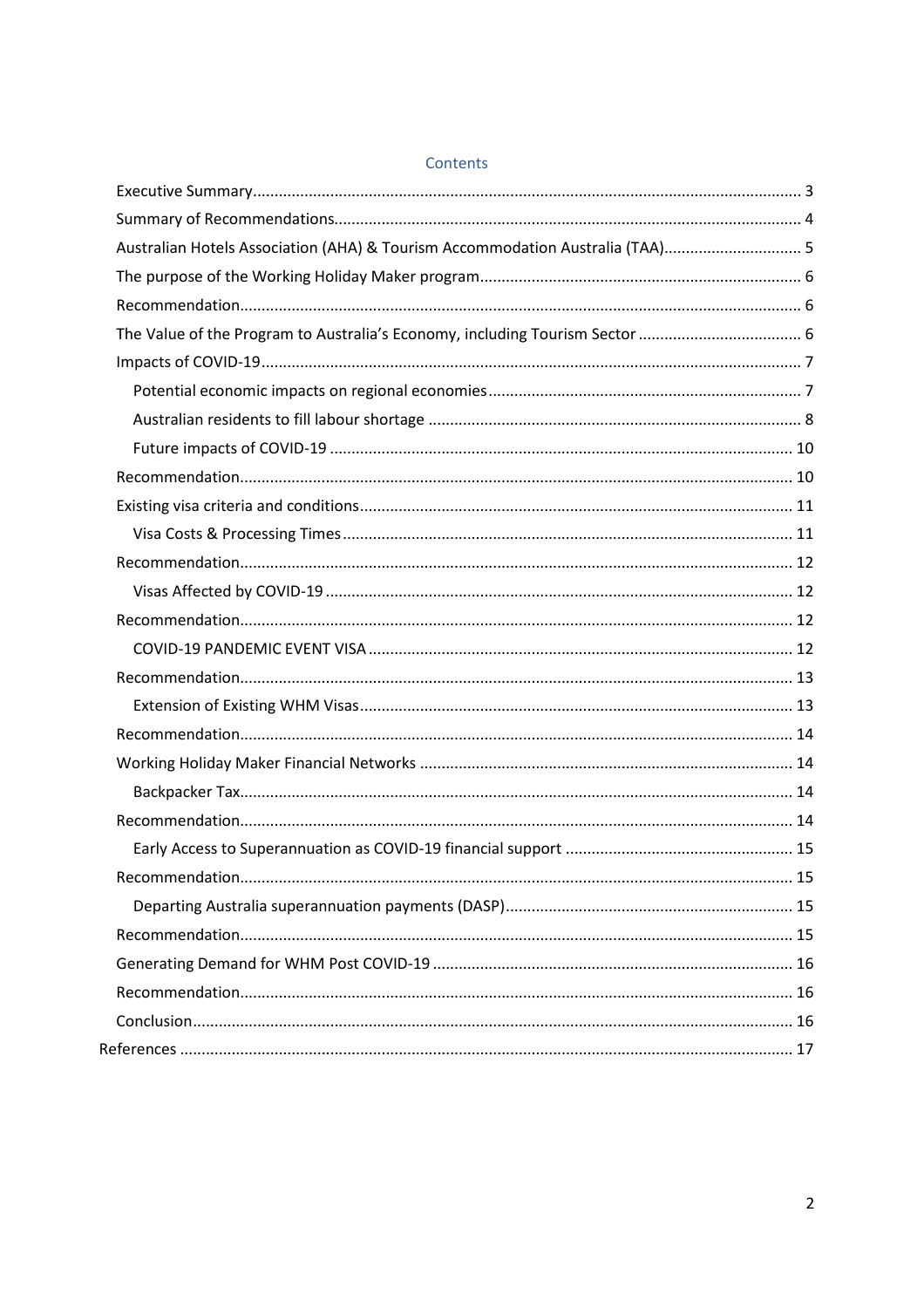### <span id="page-2-0"></span>**EXECUTIVE SUMMARY**

Tourism Accommodation Australia (TAA) and the Australian Hotels Association (AHA) welcome the opportunity to make a submission to the Joint Standing Committee on Migration's inquiry into the Working Holiday Maker Program.

As the peak industry bodies representing pubs, 3, 4 & 5 star hotels, motels and serviced apartments, TAA and the AHA have been long-standing advocates for the Working Holiday Maker program.

Anecdotally, the Working Holiday Maker (WHM) program encourages cultural exchange and closer ties between countries. The program serves as a two factor contributor to the tourism industry, particularly in regional Australia, via:

- 1. WHM are key contributors to the labour force, especially within regional Australia
- 2. WHM are high value travellers, spending an average of \$10,100 per trip TA Factsheet

The evolution of COVID-19 in Australia, has seen a mass departure of Working Holiday Makers. With the figure of WHMs returning to their home countries projected at 50,000 as of June 2020, this decline will certainly hinder the industry's ability to recover.<sup>[1](#page-2-1)</sup>

Historically, WHMs are key to filling tourism industry roles, especially in regional Australia, where local workers are usually not available and activating and supporting regional economies. Whilst the health response to COVID-19 has been necessary, it has not only forced the closure of regional businesses but ensued a complete tourism shutdown.

The impact of COVID-19 and effective response has had wide spread effects on Australian tourism businesses and workers, inclusive of WHMs. As previously stated, although there has been a somewhat mass departure, many WHMs remain in Australia due to the border closures.

Our submission calls for government to recognize the importance retaining and attracting Working Holiday Makers as a vital element to our COVID-19 recovery. Working Holiday Makers have the ability to re-activate regional tourism economies and support local business with industry labour and skills.

<span id="page-2-1"></span> $1$  (ABC, 2020)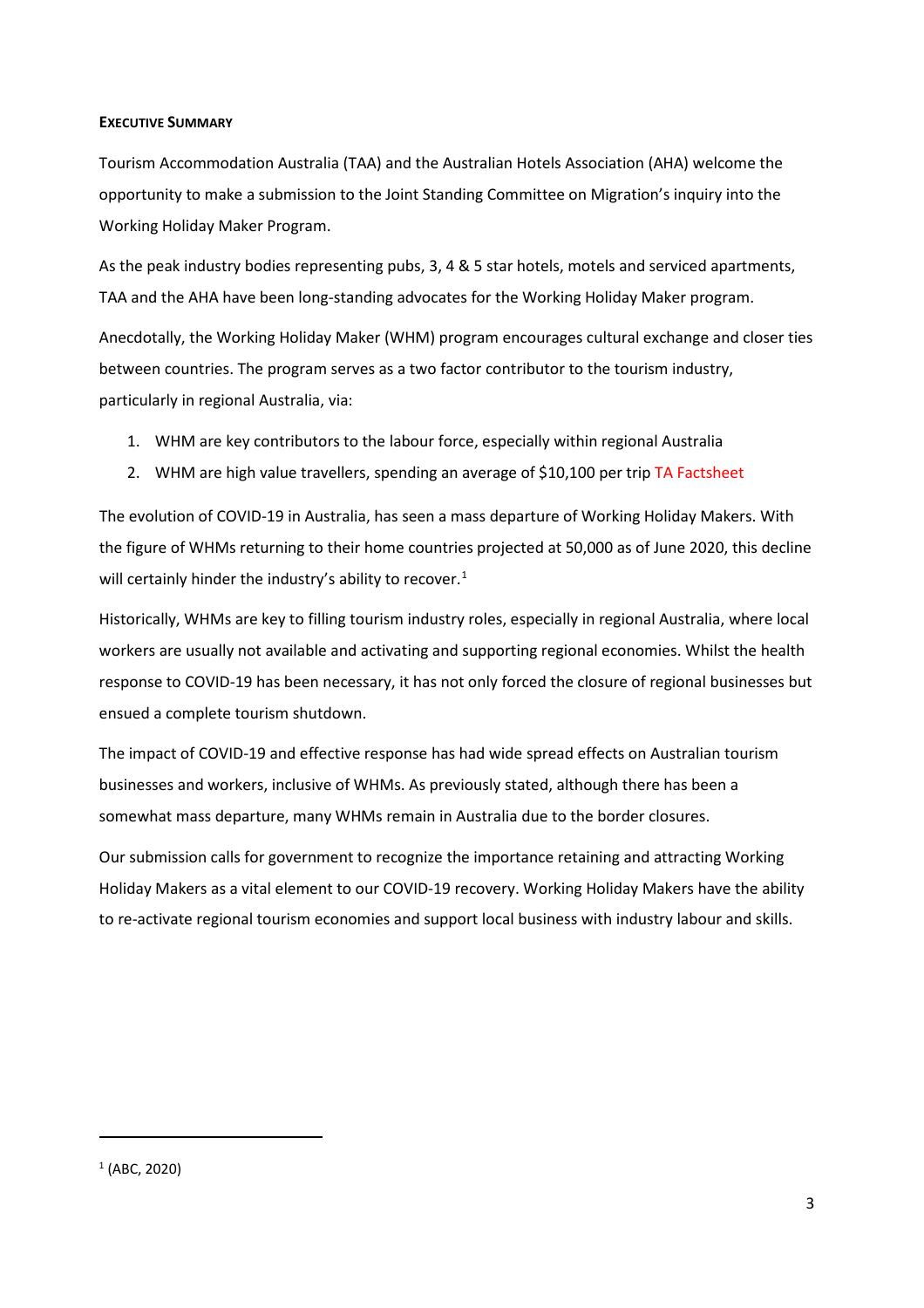#### **SUMMARY OF RECOMMENDATIONS**

- $\circ$  Increase the age range of working holiday maker accessibility from 18 30 years to 18 35 years in all countries where bi-lateral arrangements exist.
- o Create a clear pathway allowing working holiday makers to transition to Skilled Migration Visas
- o Reduce the cost of Visa Application Charges during COVID-19 recovery to enhance the attractiveness of Australia as a working holiday maker destination, including the removal of Passenger Movement Charges
- o Streamline and simplify the online working holiday maker application process
- $\circ$  Expedite and prioritise processing of visas which have been disrupted as a result of COVID-19
- o Expedite and prioritise processing of COVID-19 Pandemic Event Visas
- o Reassess the criteria of the COVID-19 Pandemic Event Visa to extend to those working in tourism and hospitality
- $\circ$  Extend the period a working holiday maker can remain with any single employer from 6 months to up to three years
- $\circ$  Reduce or waive the application fee for second and third year visas of current working holiday maker who have remained in Australia during COVID-19
- o Extend the criteria of essential services to include Tourism and Hospitality industries
- o Lower the working holiday maker tax rate from 15% to 10%
- $\circ$  Allow working holiday makers to early access a maximum value of \$10,000 from their Australian Superannuation in the 2020 – 2021 financial year
- $\circ$  Decrease the working holiday maker superannuation tax fee from 65% to 30%
- $\circ$  Adequate funding be provided to Tourism Australia to produce a restart working holiday maker campaign to attract new working holiday maker applications post COVID-19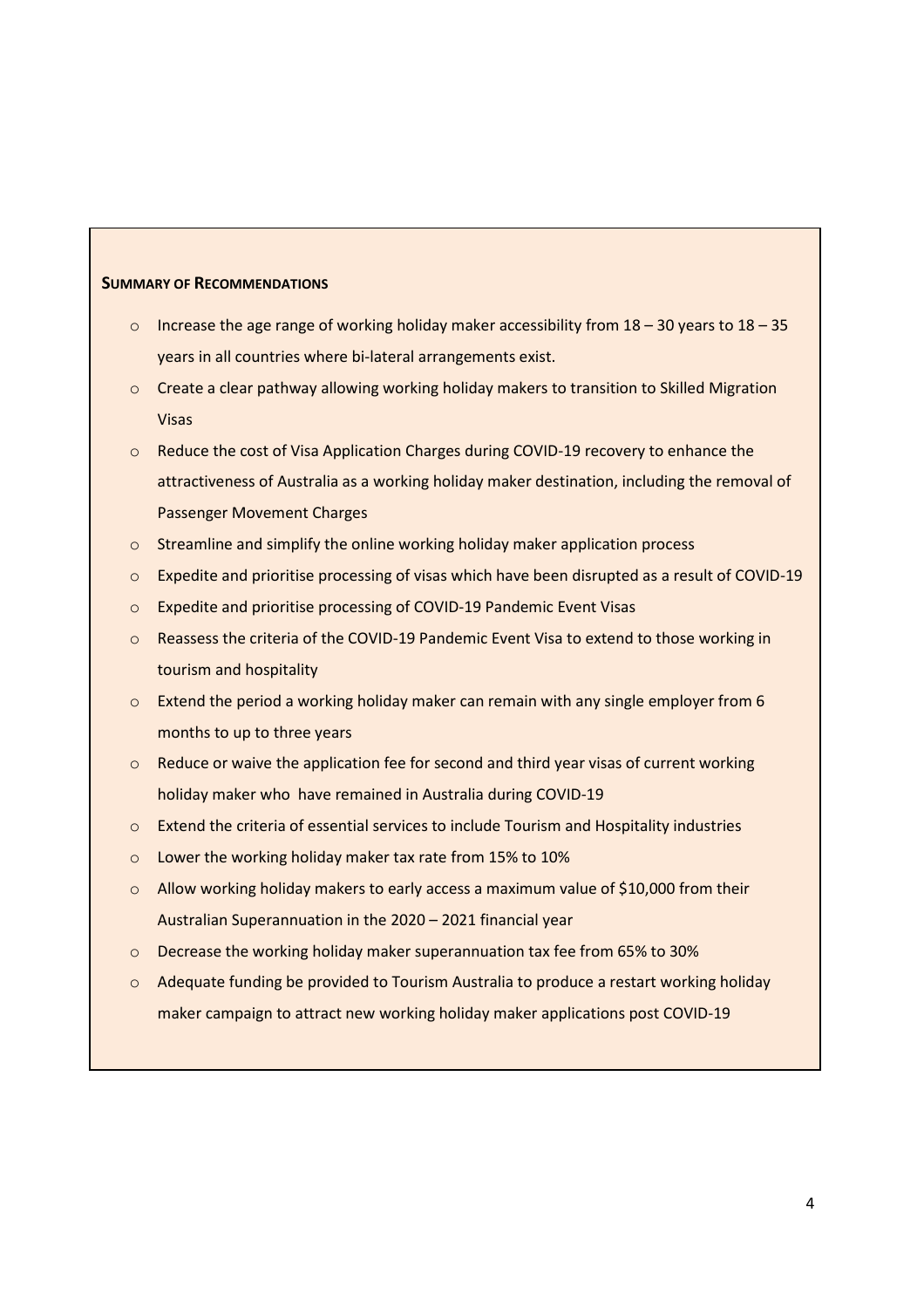## <span id="page-4-0"></span>**AUSTRALIAN HOTELS ASSOCIATION (AHA) & TOURISM ACCOMMODATION AUSTRALIA (TAA)**

The AHA and TAA are the peak industry bodies representing Australia's tourism hotel accommodation and hospitality industry. Our membership is diverse and serviced by a network of branches based in every state and territory, plus a Canberra-based National Office.

Our membership is diverse and represents licensed businesses from small bars, restaurants, taverns, pub-style hotels through to three, four and five-star international accommodation hotels and resorts located in each state and territory.

Our role is to represent the best business and commercial interests of our members through services, advocacy and policies that reflect the best interests of our members. We are committed to ensuring the future development and growth of the sector within Australia's vibrant tourism industry.

The AHA and TAA recognises the importance of working with government departments and stakeholders and we have a demonstrated history of achievement in working with national, state and local government agencies, law enforcement agencies, educators, universities, and other organisations.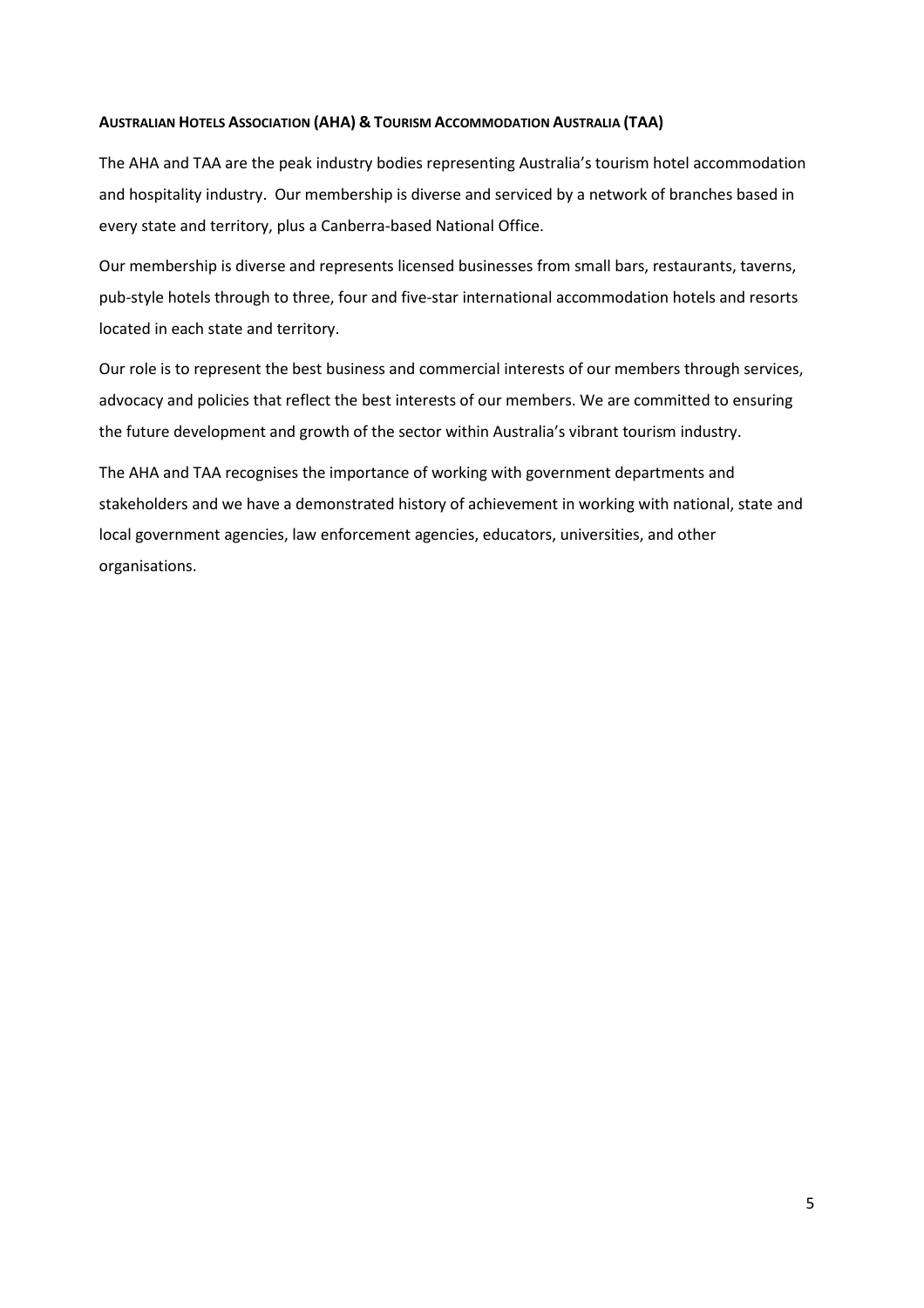#### <span id="page-5-0"></span>**THE PURPOSE OF THE WORKING HOLIDAY MAKER PROGRAM**

The Working Holiday Maker visa program fosters people-to-people links and cultural exchange between Australia and partner countries. Accessible to young people (aged 18 – 30 years or 35 years for Canada, France & Ireland) from certain countries may apply for one of two visas: the Working Holiday (subclass 417) visa and the Work and Holiday (subclass 462) visa program.

Both visas allow young people to travel in Australia for extended periods and to support themselves during their stay via short-term employment in Australian industries. The partnership between Australia and the external country allow for the reciprocal access of young Australians to travel and work under similar arrangements.<sup>[2](#page-5-2)</sup>

Due to the programs attractiveness and demand to International Visitors, the program has evolved over time, most recently lifting caps on Argentina, Malaysia, Portugal and Singapore and establishing the Work and Holiday arrangements with Ecuador and Greece.

In 2019, the criteria of age for various partner countries was expanded from 18 – 30 years to 18 – 35 years. TAA and the AHA endorse the expansion of age range to 35 (from 30) in all countries where bi-lateral arrangements exist.<sup>[3](#page-5-3)</sup>

### **RECOMMENDATION**

 $\circ$  Increase the age range of WHM accessibility from 18 – 30 years to 18 – 35 years in all countries where bi-lateral arrangements exist.

### <span id="page-5-1"></span>**THE VALUE OF THE PROGRAM TO AUSTRALIA'S ECONOMY, INCLUDING TOURISM SECTOR**

Considering the majority of the WHMs cumulative \$3.2 billion spend in year ending March 2019 was spent on accommodation, food and drink, the program was considered highly valuable to the tourism sector pre-COVID. This figure suggests that WHMs are likely to spend 22% more on average per trip then other youth travelers. Despite the fact WHM stay an average of 151 nights it is clear that their travel spend is dispersed across local economies as 42% of WHMs visiting between 3 and 7 locations whilst 22% visit more than 8 locations during their Australian visit.

 $\overline{\phantom{a}}$ 

<span id="page-5-2"></span><sup>2</sup> (Affairs, 2019)

<span id="page-5-3"></span><sup>3</sup> (Affairs I. -H., 2020)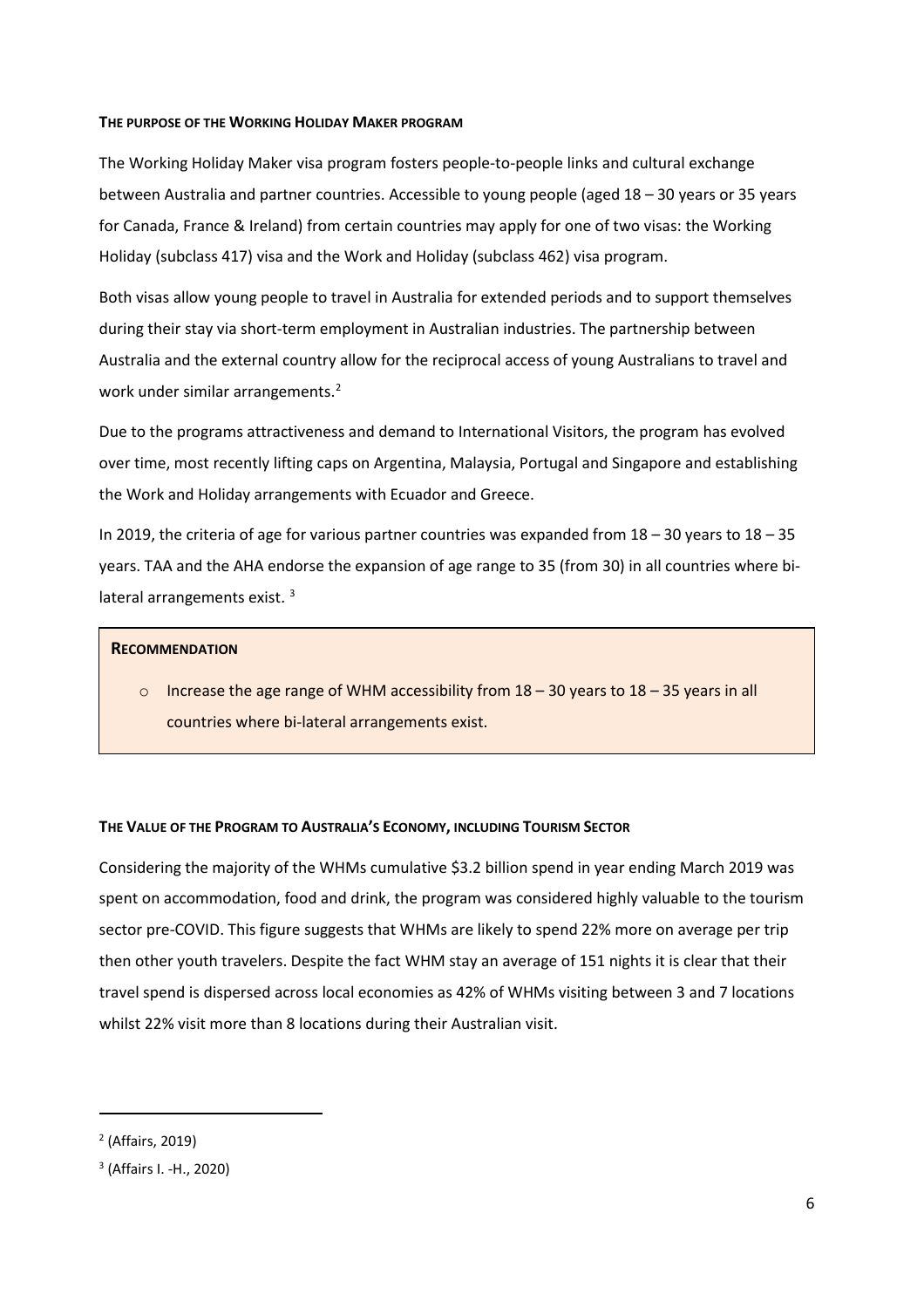According to the data reported by Tourism Research Australia, a total of 306,500 WHMs arrived in Australia for the year ending March 2019. In this study, hospitality was noted as one of the top employment avenues for WHMs.

The two fold contributions of WHMs to industry workforce and travel spend elevates the status of the WHM program from *valuable* to the tourism sector in a pre-COVID world to *invaluable* and a lucrative element to the reactivation of Australian Tourism in the wake of COVID-19. [4](#page-6-2) Working Holiday Makers have the ability to re-activate regional tourism economies and support local business with industry labour and skills.

# <span id="page-6-0"></span>**IMPACTS OF COVID-19**

With high levels of cancellations and postponed trips, many Australian regional towns and tourism destinations were decimated by the 2019 bush fire season. With regional tourism a vital element attracting both domestic and international visitors, the impact of the bushfire was catastrophic on regional tourism economies.

There has been no opportunity to reprise as the tourism sector was one of the first industries to experience the impact of COVID-19 with the Chinese Travel Ban instated in February followed by a more complete tourism shutdown, restrictions on interstate travel and the mass cancellation of conferences and events.

These operating conditions, whilst necessary to control the spread of the COVID-19 virus, has bought the hotel industry to its knees, with many businesses temporarily closing and standing down the majority of their workforce. Various businesses have been able to weather this unprecedented storm due to JobKeeper and international visitor quarantine business however many have dipped into business reserves and personal savings to remain somewhat afloat. In order to revive and kick start the visitor economy, it is imperative industry receives sustainable and tailored government support.

#### <span id="page-6-1"></span>*POTENTIAL ECONOMIC IMPACTS ON REGIONAL ECONOMIES*

The latest figures from the National Institute of Labour Studies at Flinders University found that WHMs created 23,000 jobs in the Australian economy and spent two and a half times more than they earned, again reinforcing the high value of the WHM travel spend.

<span id="page-6-2"></span><sup>4</sup> (Australia, 2017)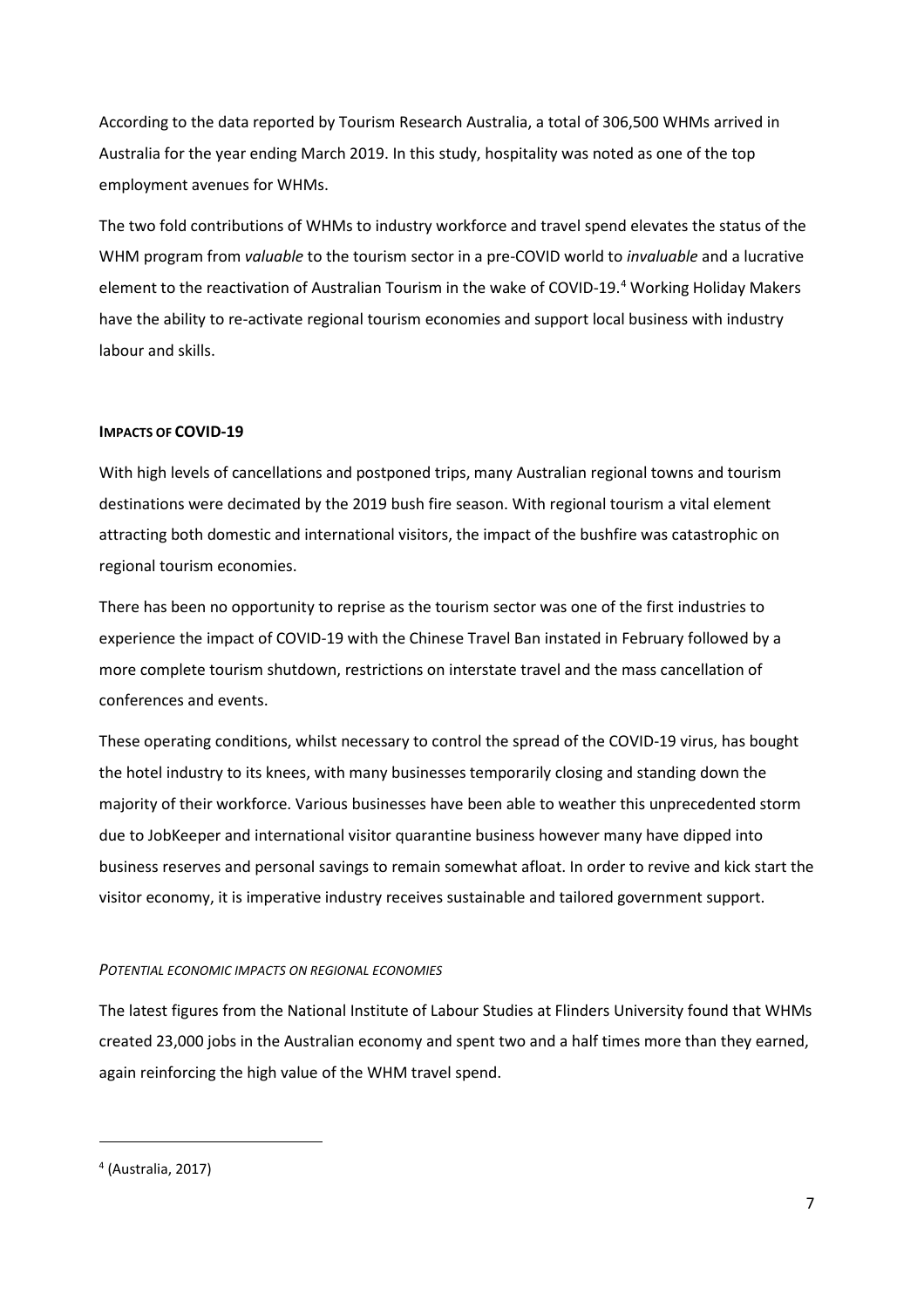WHMs consistently provide adequate support, especially in regional Australia, as the peaks and troughs of seasonal labour needs are in motion. The WHM program effectively place young and mobile workers into regions fulfilling these labour needs when it is most valuable. Such seasonal work is not suitable for young Australian's who seek longer-term employment or navigate their career trajectory. As the pandemic restricts free movement and travel, WHMs in regional Australia are prime to provide

labour and skills to local businesses.

# <span id="page-7-0"></span>*AUSTRALIAN RESIDENTS UNABLE TO FILL LABOUR SHORTAGE*

As reported in TAA NSW's 2019 Labour Benchmarking Study, the industries pre COVID-19 environment forecasted that 0.43 employees are required per accommodation room. The Tourism Investment Monitor revealed that there are 53,227 rooms in the pipeline (recorded as at 2018) from 305 projects. This projected a need for at least 22,887 additional workers (0.43 x 53,227 = 22,887). As recorded in 2017, there were 88,800 directly employed accommodation workers. Hence, 22,887 additional workers represented a 26% increase of the workforce in the coming years.

By 2020, the broader tourism sector was predicted to witness a shortfall of 150,000 workers. By May 2024 Accommodation and Food Services employment was projected to increase by 91,400 (or 10.0 per cent), supported by strength in both domestic and international tourism as a result of the lower Australian dollar and an expanding middle class in Asia. The Cafés, Restaurants and Takeaway Food Services sector is projected to make the largest contribution (of 77,400 jobs) to employment growth of any industry sector.

The projected increases included a need for:

- 8,900 Accommodation and Hospitality Managers (increase of 7.7%)
- 800 Hotel or Motel Managers (increase of 3.1%)
- 7,600 Café and Restaurant Managers (increase of 10.9%)
- 600 Hotel Service Managers (increase of 6.4%)
- 16,300 Chefs (increase of 16.1%)
- 3,800 Cooks (increase of 10%)
- 2,000 Bakers and Pastrycooks (increase of 6.4%)

As can be viewed in the table below extracted from the TAA NSW 2019 report, Accommodation and Food Services is set to experience the fourth highest growth in Regional Australia. Whilst these figures may no longer be accurate in the COVID-19 world we now live in, it is clear to see that the rebuilding of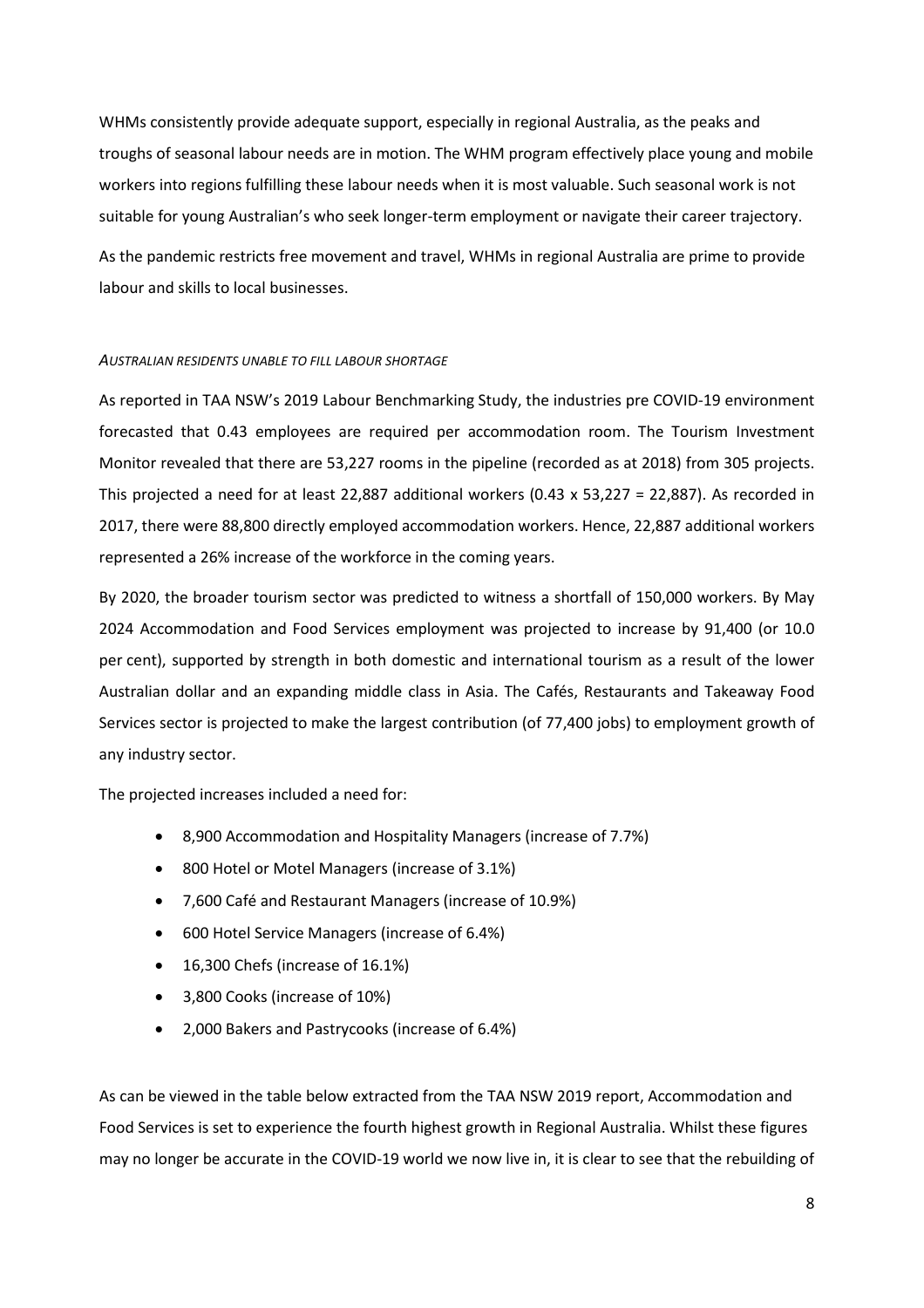the hotel industry will be labour intensive, especially in areas that local Australian workers are not interested in pursuing.

It is very clear to both TAA and the AHA that COVID-19 has had devastatingly negative impacts on labour market activity in Australia. We anticipate months, if not years of uncertain economic and employment conditions. Whilst the employment projections of 2019 do not reflect the impact of COVID-19 and it is difficult to reflect the current and predict future labour market conditions, it is hoped that industry will be able to return to its previous level of growth and demand for labour. [5](#page-8-0)

| <b>Region</b>                                     | <b>Capital City</b> | Regional         | <b>AUSTRALIA</b> |
|---------------------------------------------------|---------------------|------------------|------------------|
|                                                   | <b>Australia</b>    | <b>Australia</b> |                  |
| <b>Health Care and Social Assistance</b>          | 14.0                | 16.7             | 15.0             |
| <b>Education and Training</b>                     | 12.4                | 12.1             | 12.2             |
| <b>Professional, Scientific and Technical</b>     | 16.8                | 9.7              | 15.1             |
| <b>Services</b>                                   |                     |                  |                  |
| <b>Accommodation and Food Services</b>            | 10.7                | 8.8              | 10.0             |
| <b>Other Services</b>                             | 7.5                 | 8.3              | 7.4              |
| <b>Arts and Recreation Services</b>               | 11.6                | 8.2              | 10.4             |
| Construction                                      | 10.6                | 7.6              | 9.7              |
| <b>Administrative and Support Services</b>        | 8.5                 | 6.4              | 7.7              |
| <b>Public Administration and Safety</b>           | 6.3                 | 6.3              | 6.2              |
| <b>Financial and Insurance Services</b>           | 4.5                 | 5.5              | 4.6              |
| <b>Electricity, Gas, Water and Waste Services</b> | 4.5                 | 4.3              | 4.4              |
| <b>Transport, Postal and Warehousing</b>          | 7.8                 | 3.9              | 6.6              |
| <b>Mining</b>                                     | 9.7                 | 3.6              | 6.2              |
| <b>Wholesale Trade</b>                            | 2.7                 | 2.6              | 2.6              |
| <b>Retail Trade</b>                               | 6.1                 | 2.0              | 4.8              |
| <b>Information Media and</b>                      | $-0.6$              | 1.4              | $-0.3$           |
| Telecommunications                                |                     |                  |                  |

# **2019 Regional Projections – five years to May 2024**

<span id="page-8-0"></span> $<sup>5</sup>$  (TAA, 2020)</sup>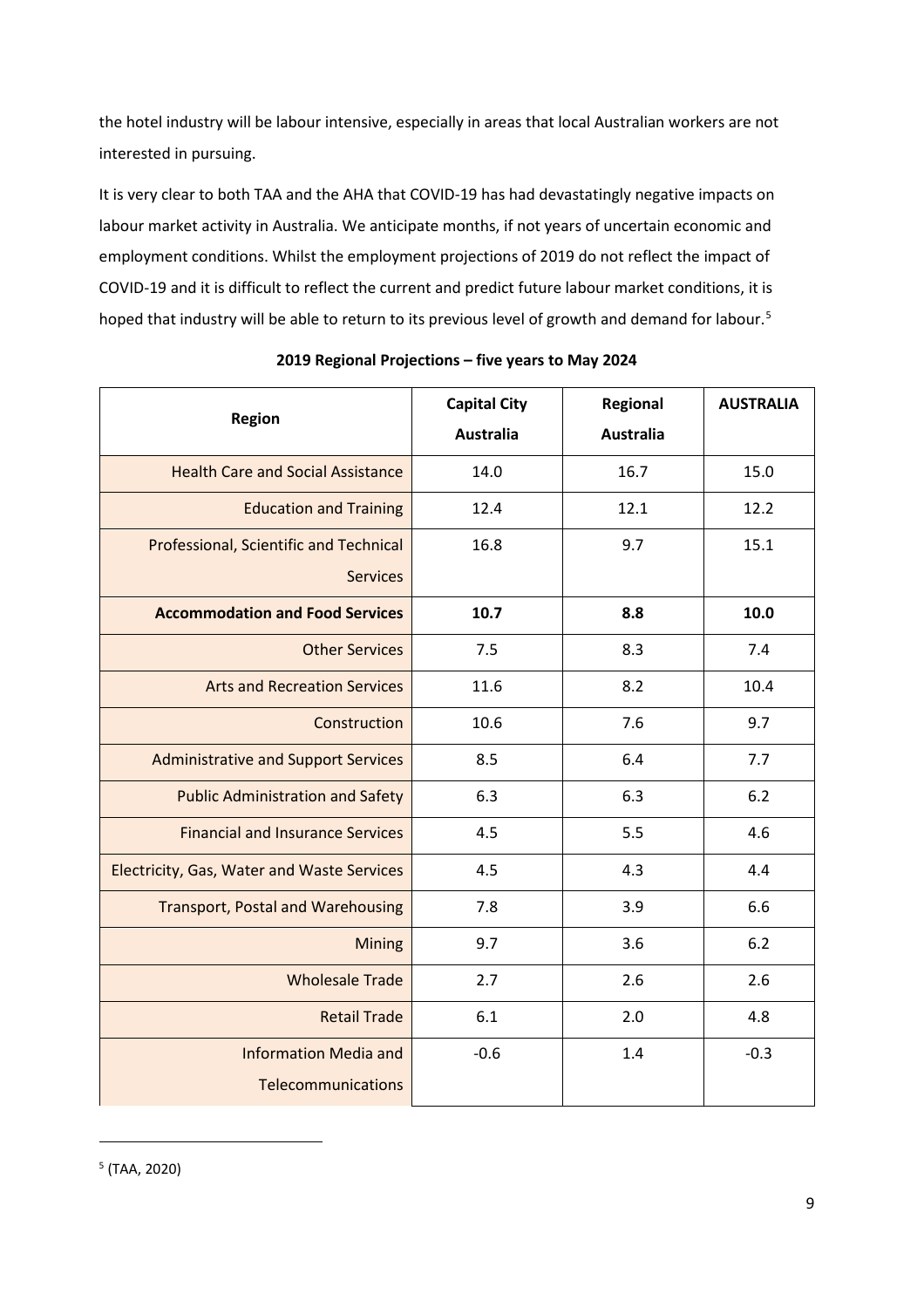| <b>Rental, Hiring and Real Estate Services</b> | 7.2    | 0.9    | 5.7    |
|------------------------------------------------|--------|--------|--------|
| Manufacturing                                  | $-0.9$ | 0.8    | $-0.4$ |
| Agriculture, Forestry and Fishing              | $-2.4$ | $-0.9$ | $-1.2$ |
| Total (industry)                               | 9.0    | 7.1    | 8.3    |

# <span id="page-9-0"></span>*FUTURE IMPACTS OF COVID-19*

As experienced previous to COVID-19, the hotel industry, especially in regional Australia will face significant challenges when re-building their workforce with skilled and experienced employees. As it stands the industries' workforce comprises of a complex mix of local and overseas workers that are engaged across various contracts spanning from full to part time or casual. The WHM program assumes the ability of workers to contribute their skills and experience to regional Australian Businesses.

The TAA and AHA have dedicated much of pre-COVID-19 assisting industry in its plight to accessing and attracting skilled labour. As identified in the 2015-2020 Tourism and Labour Force Survey, there is a dire need for skilled labour in the industry.

If we are to build a pipeline of local workers to fill skills shortages in the wake of COVID-19 recovery, we require skilled workers today to help train and mentor Australian apprentices and trainees. For example, if a business cannot source a reliable, skilled and full time chef to service their needs, they effectively cannot reopen in many cases. This jeopardises the jobs of other workers who are employed at the business.

With industry primarily focused on reinstating their workforce and re-opening their properties, skilled and trained labour will be imperative to assist in the recovery efforts. If WHM have the necessary skills and experience, they should be able to transition to the skilled migration pathway, either through the employer sponsored stream of the independent stream.

This will allow businesses who have employed and trained WHMs to retain the employee during COVID-19 recovery, assuring stability and continuity in these uncertain times.

# **RECOMMENDATION**

o Create a clear pathway allowing WHMs to transition to Skilled Migration Visas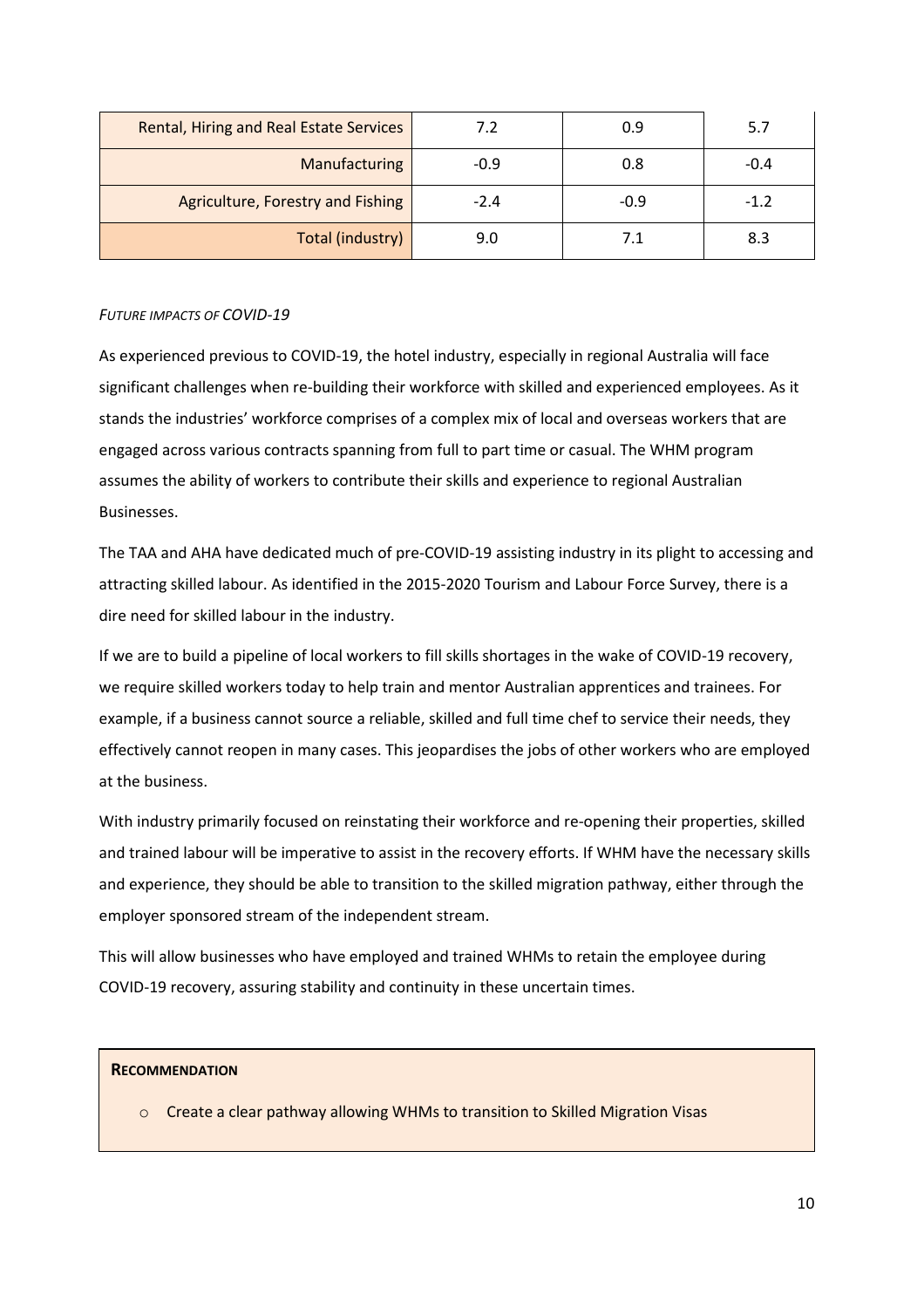#### <span id="page-10-0"></span>**EXISTING VISA CRITERIA AND CONDITIONS**

# <span id="page-10-1"></span>*VISA COSTS & PROCESSING TIMES*

Consideration must be given to Australia's competitiveness as a destination for WHMs. In the wake of COVID-19 it is imperative that the cost of visa fees and supplementary charges, along with visa processing times be significantly lowered. (see Figure: 'Working Holiday Visa Maximum Fees').



TAA's research on *Visa Competitiveness in Asian Markets [6](#page-10-2)* showed visa fees are amongst the least competitive and processing times are also relatively uncompetitive when compared to the other destinations. The research also showed when all fees are added, including passenger movement charges, Australia is amongst the countries with the most expensive visa costs, along with the UK*.* 

This research was conducted in a pre-COVID environment, after the fact, it is common knowledge that the processing times of WHM applications have significantly increased, further undermining its attractiveness to future and potential applicants.<sup>[7](#page-10-3)</sup>

```
7 (Affairs I. -H., 2020)
```
<span id="page-10-2"></span><sup>6</sup> Tourism Accommodation Australia, *Visitor Visas for Asian Markets: Comparison Between Australia and Key Competitors*, May 2018.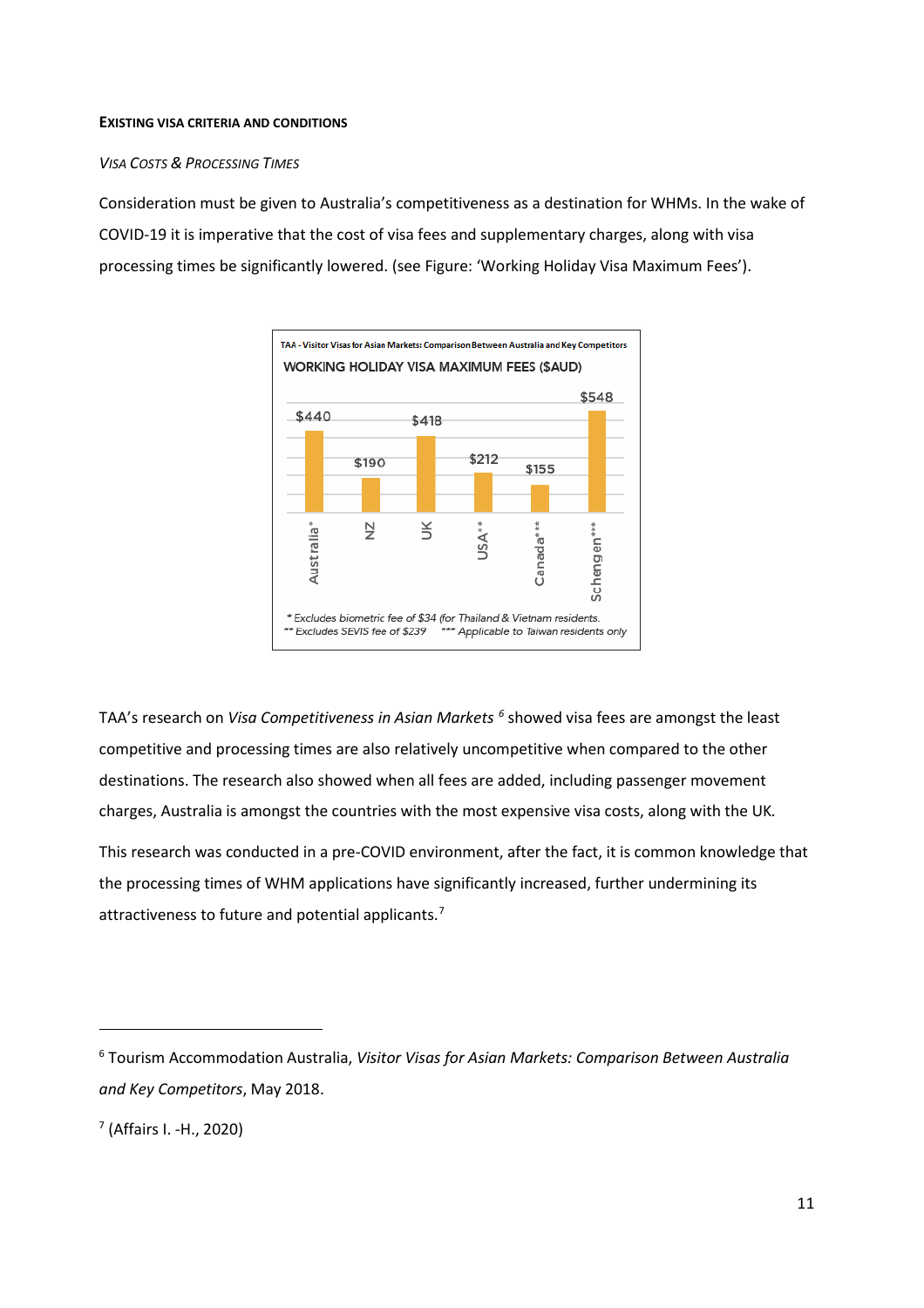### **RECOMMENDATION**

- o Reduce the cost of Visa Application Charges during COVID-19 recovery to enhance the attractiveness of Australia as a WHM destination, including the removal of Passenger Movement Charges
- o Streamline and simplify the online WHM application process

#### <span id="page-11-0"></span>*VISAS AFFECTED BY COVID-19*

Since 20 March 2020, Australia has closed its international borders, only allowing return home travelers to enter the country. As a result it is assumed there may be a backlog of unresolved WHM applications. It is imperative that to assist recovery these applications be expedited and prioritized.

It is also assumed that the travel plans of WHMs scheduled to arrive to Australia post 20 March 2020 have not yet entered the country, these visas must be reassessed and the validity dates adjusted to begin from the date of their first day in Australia out of mandatory hotel quarantine.

Once international borders open, the competition of visas will be fierce between countries. Assuring that Australia's visa system is competitive on an international level will assist the recovery efforts of market-share in the restart period.

#### **RECOMMENDATION**

o Expedite and prioritise processing of visas which have been disrupted as a result of COVID-19

#### <span id="page-11-1"></span>*COVID-19 PANDEMIC EVENT VISA*

TAA and the AHA welcome the COVID-19 Pandemic Event Visa. This measure allows WHMs the opportunity to remain in Australia, however the criteria for this visa is stringent and only accessible to those who are unable to meet the requirements a year Two or Three visa and are working in a critical sector.

The processing time for this visa is currently undefined. To ensure our WHMs remain engaged it is critical that the processing time for these visas are expedited also. The opening up of this particular visa's criteria would also assure that trained and skilled WHM are not charged for a Second or Third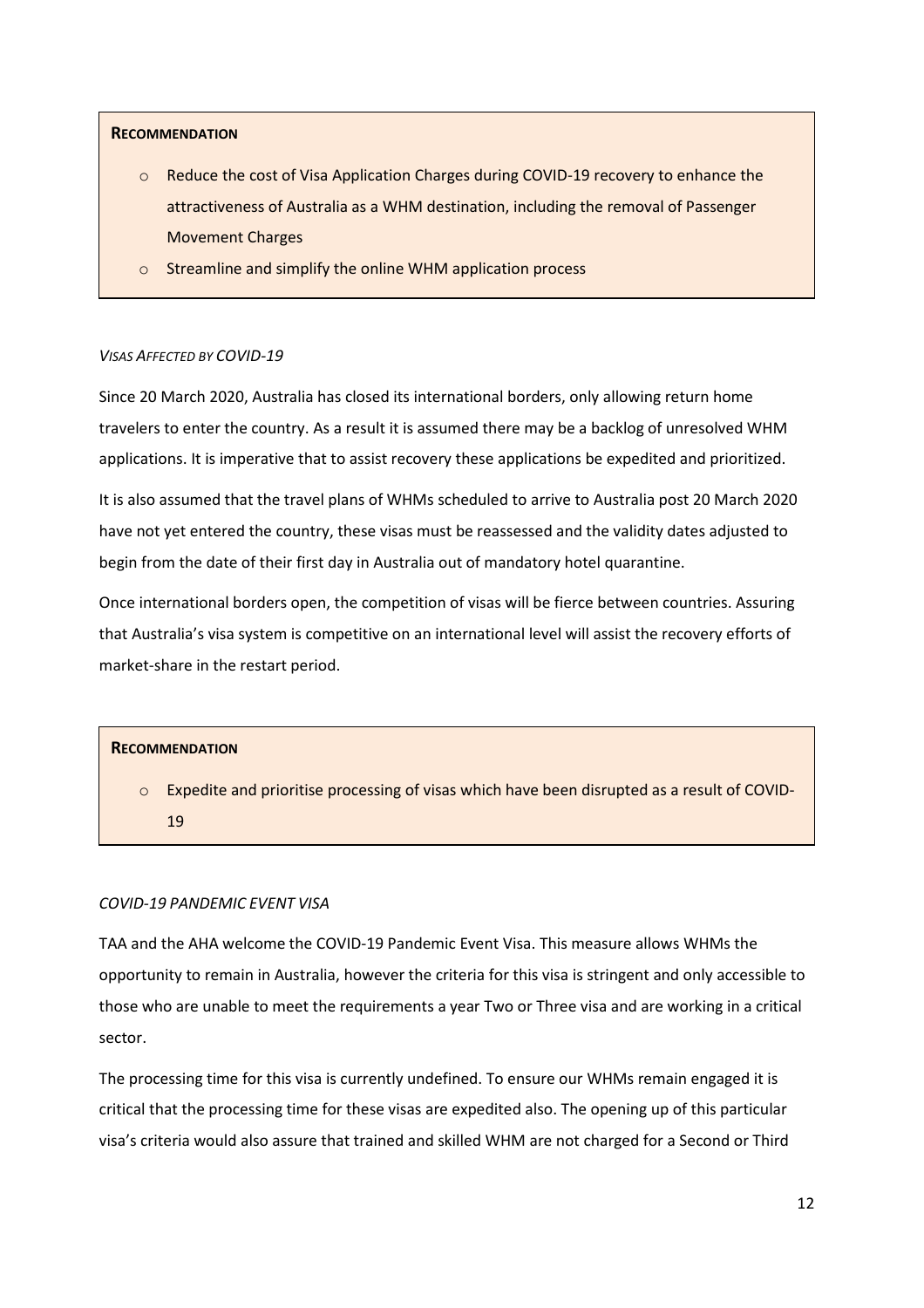year visa whilst they remain in the country due to border closures. <sup>[8](#page-12-1)</sup>

### **RECOMMENDATION**

- o Expedite and prioritise processing of COVID-19 Pandemic Event Visas
- o Reassess the criteria of the COVID-19 Pandemic Event Visa to extend to those working in tourism and hospitality

# <span id="page-12-0"></span>*EXTENSION OF EXISTING WHM VISAS*

The Working Holiday Maker Visa (subclass 417) is available for young people who want to holiday and work in Australia for up to 12 months. During this time, the visa holder can choose if they work fulltime, part-time, casual, paid or voluntary, however this work is restricted to a period of six months with any single employer.

Within a COVID-19 environment it is imperative that second and third year Visas become available to existing Working Holiday Makers who work with the same employer. This allows the WHM to sustain their employment and financial stability during the tumultuous period of COVID-19. This also benefits the host employer who is able to provide continuity and stability for the business as they do not need to source a replacement for their WHM employee. The reduction or wavering of the application fees will ensure this remains and attractive options for WHMs who will eventually be able to cross the Australian border and return to their home country which will become a devastating loss within Australia local and regional hotel businesses who rely on the WHM workforce.

Currently, there are certain parameters allowing WHMs to work longer than six months with a single employee. These parameters do not include the tourism nor hospitality industry. Where TAA and AHA see an opportunity is around the regional requirement for the second and third years of the WHM visa. We seek to make hospitality/tourism an approved industry for specified work relating to eligibility requirements for a second or third working holiday visa. Regional members in particular need assistance with both skilled and unskilled migration, and at present WHM visas do not adequately assist with meeting workforce requirements.

<span id="page-12-1"></span><sup>8</sup> (Affairs H. , WHM Employed in Pandemic Event Visa, 2020)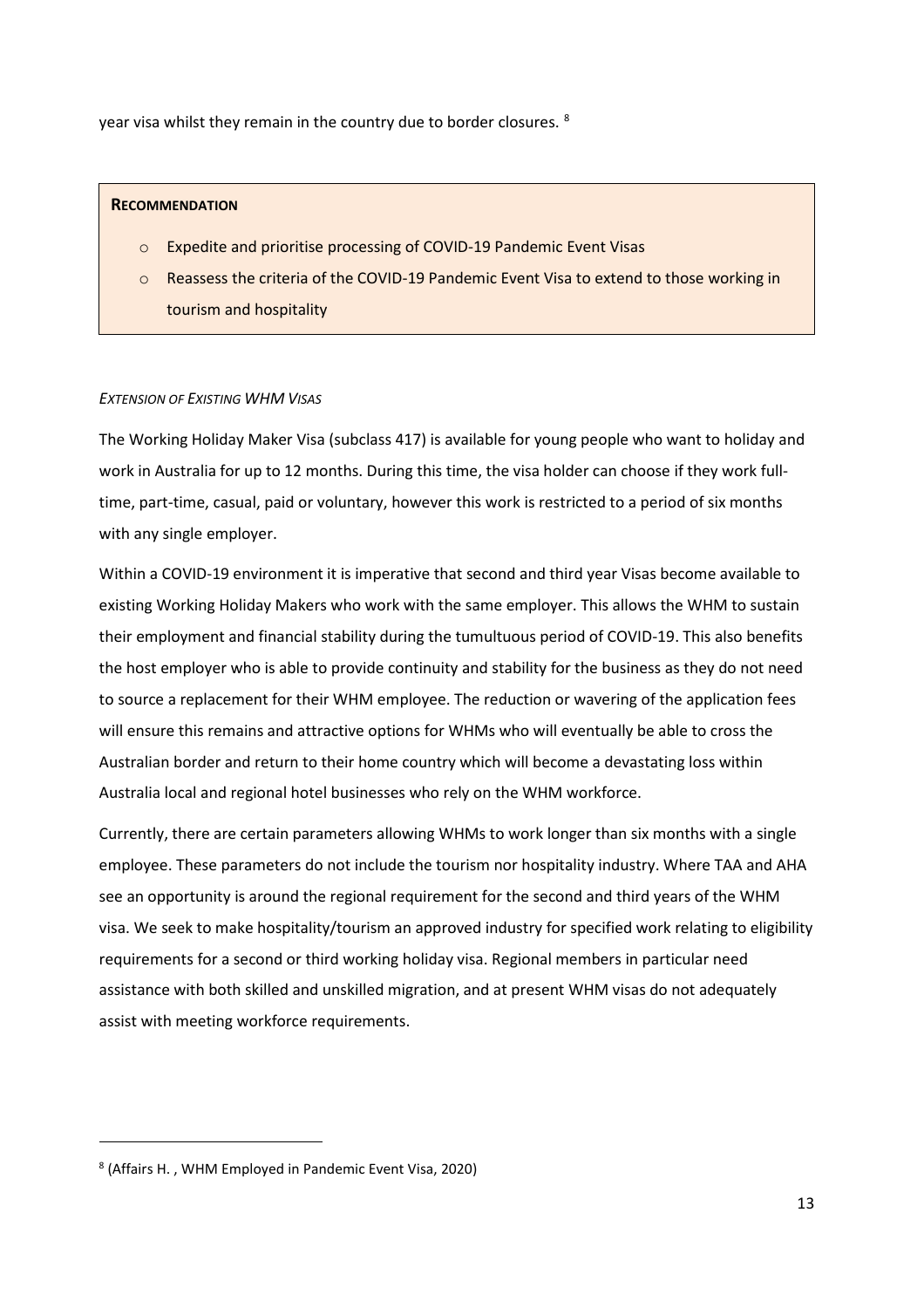# **RECOMMENDATION**

- $\circ$  Extend the period a WHM can remain with any single employer from 6 months to up to three years
- $\circ$  Reduce or waive the application fee for second and third year visas of current WHM who have remained in Australia during COVID-19
- $\circ$  Extend the criteria of essential services to include Tourism and Hospitality industries

# <span id="page-13-0"></span>**WORKING HOLIDAY MAKER FINANCIAL NETWORKS**

# <span id="page-13-1"></span>*BACKPACKER TAX*

Alike all Australians, WHMs are required to pay tax and submit a tax return each year they are working in the country. However, unlike Australian citizens, WHMs are subject to a separate taxation structure. This structure requires WHMs to pay 15% tax on earnings up to \$37,000 whereas Australian Citizens are exempt of tax up to \$18,200 and then are charged 1[9](#page-13-2)% up to \$37,000.<sup>9</sup>

Based on earnings of \$37,000 per year, a WHM would pay \$5,550 in tax whilst an Australian Citizen would be required to pay \$3,572. In this instance a disparity of 55% exists between the tax paid by WHMs and Australian Citizens. This structure may undermine the competitive nature of the WHM program within global audiences.

As high value travelers and spenders, WHMs contribute to both local and regional Australian economies. The lowering of tax impositions may prompt even greater spending, injecting cash into much needed regional economies reactivating their tourism sectors.

Should the WHM tax rate drop from 15% to 10% this would decrease the disparity that exists between tax paid by WHMs and Australian Citizens to 3.5%. This structure would certainly become more attractive to potential WHM applicants.

# **RECOMMENDATION**

o Lower the WHM tax rate from 15% to 10%

<span id="page-13-2"></span><sup>9</sup> (ATO, 2020)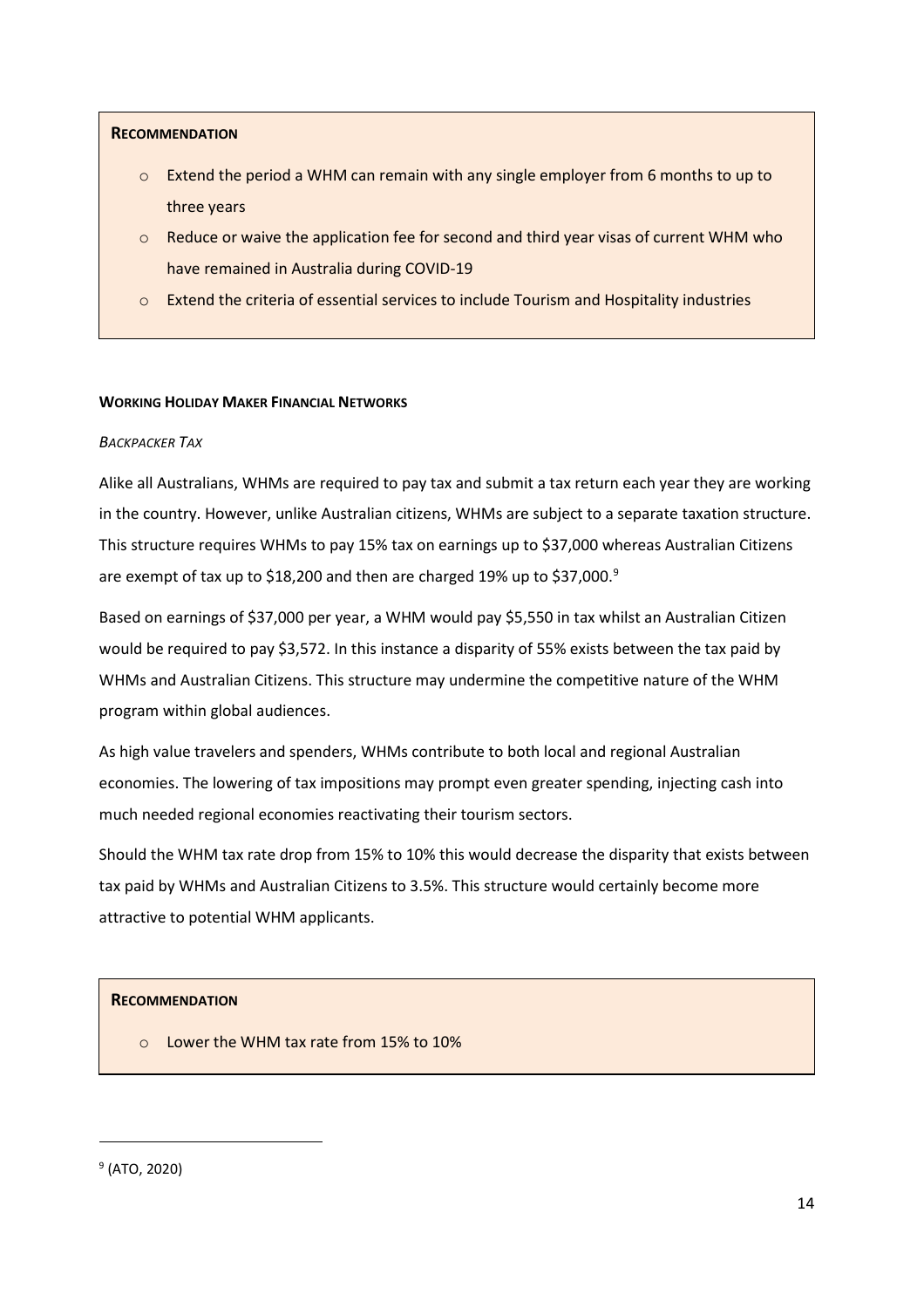## <span id="page-14-0"></span>*EARLY ACCESS TO SUPERANNUATION AS COVID-19 FINANCIAL SUPPORT*

TAA and the AHA welcome the allowance of Visa holders accessing up to \$10,000 of their Australian Superannuation in the  $2019 - 2020$  financial year.<sup>[10](#page-14-2)</sup> Unlike Australian Citizens, this community is unable to access financial support via the JobKeeper or JobSeeker stimulus. In order to retain current WHM to apply for a second of third year Visa this offer should be available for the 2020 – 2021 financial year.

# **RECOMMENDATION**

o Allow WHMs to early access a maximum value of \$10,000 from their Australian Superannuation in the 2020 – 2021 financial year

# <span id="page-14-1"></span>*DEPARTING AUSTRALIA SUPERANNUATION PAYMENTS (DASP)*

Although employers are required to make super contributions on behalf of their WHM employees there is again a disparity that exists between the taxable rates between WHMs and Australian Citizens. At present, the current Australian Citizen Superannuation tax rate sits at 15% up to \$25K whilst from 1 July 2017 Working Holiday Maker superannuation payments are taxed at 65%.<sup>[11](#page-14-3)</sup>

Upon the completion of their Visa WHMs are able to access their superannuation however based on a year's earnings of \$37,000 this payment may be as low as \$1,230. The reduction of the WHM superannuation tax rate would provide a competitive edge and promotional element enhancing the program's attractiveness in a highly competitive post COVID-19 market.

Should this tax drop from 65% to 30% this would see the same WHM access a payment of \$2,460 upon their departure, a much greater attractive figure.

# **RECOMMENDATION**

o Decrease the WHM superannuation tax fee from 65% to 30%

 $\overline{\phantom{a}}$ 

<span id="page-14-2"></span><sup>10</sup> (Affairs H. , WHM Employed in Pandemic Event Visa, 2020)

<span id="page-14-3"></span><sup>11</sup> (ATO, 2020)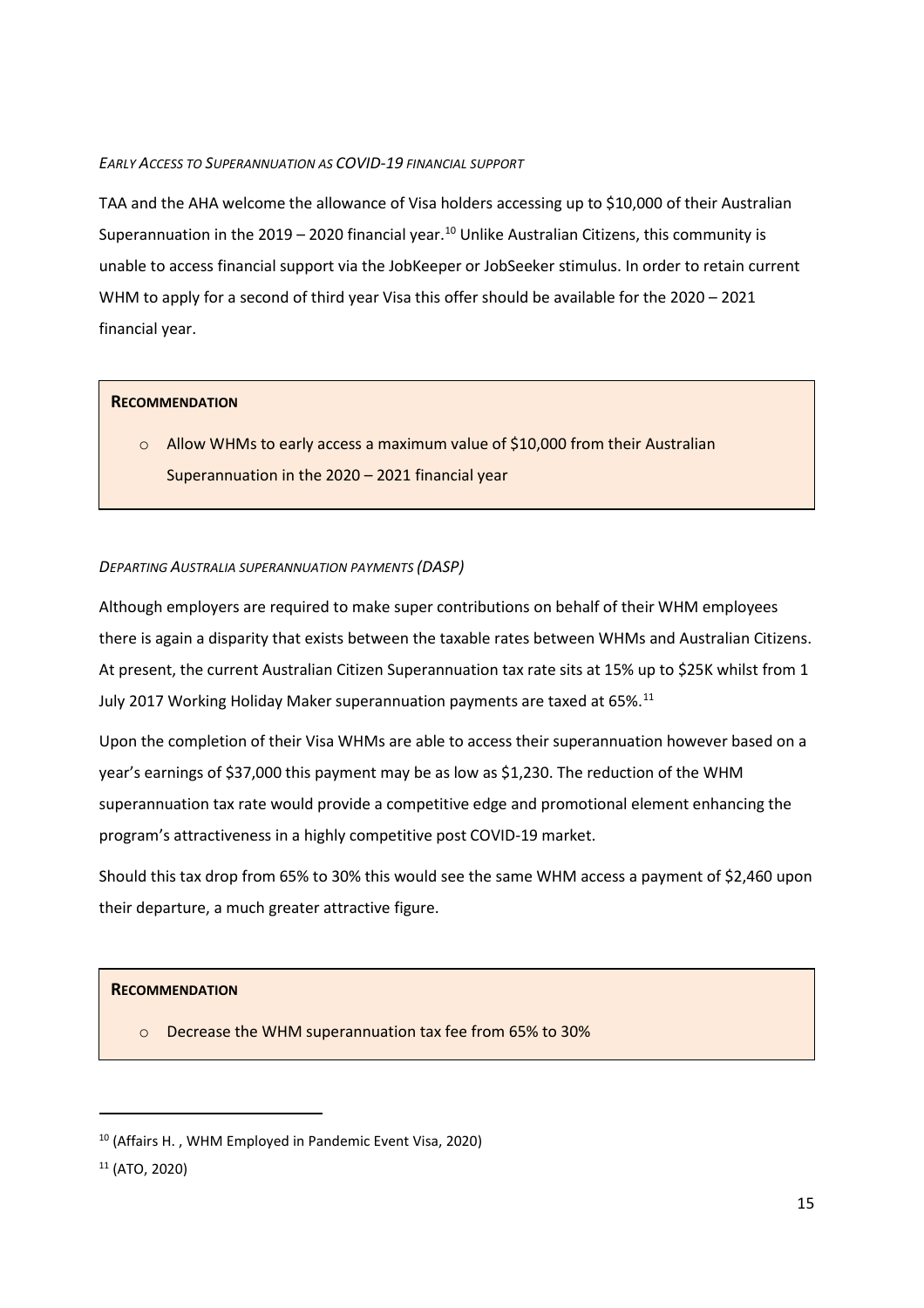#### <span id="page-15-0"></span>**GENERATING DEMAND FOR WHM POST COVID-19**

Since 2010, Tourism Australia has highlighted Australia as a premier destination for Working Holiday Makers. Over time, various campaigns have been released to further reinforce Australia's position as a WHM destination that has successfully appealed to youth markets.<sup>[12](#page-15-2)</sup>

As previously stated, the Working Holiday Maker program will become highly competitive in a post COVID-19 environment as countries aim to attract high value WHMs. To ensure Australia remains a highly desirable destination for WHMs it is imperative Tourism Australia, along with the collaboration of industry work to produce a new campaign that is agile and respectful of the *new normal* that is ensued in a post COVID-19 Environment.

### **RECOMMENDATION**

o Adequate funding be provided to Tourism Australia to produce a restart WHM campaign to attract new WHM applications post COVID-19

#### <span id="page-15-1"></span>**CONCLUSION**

 $\overline{a}$ 

TAA and the AHA welcome the focus of the Committee's inquiry into the Working Holiday Makers program. TAA and the AHA members are part of the wider tourism sector, providing one-of-a-kind Australian memories in our regional pubs and unique experiences in our accommodation. It is vital to their – and ultimately, Australia's – success as part of COVID-19 recovery to have access to a Working Holiday Makers due to their ability to re-activate regional tourism economies and support local business with industry labour and skills.

<span id="page-15-2"></span> $12$  (Australia, New working holiday maker campaign launches, 2020)